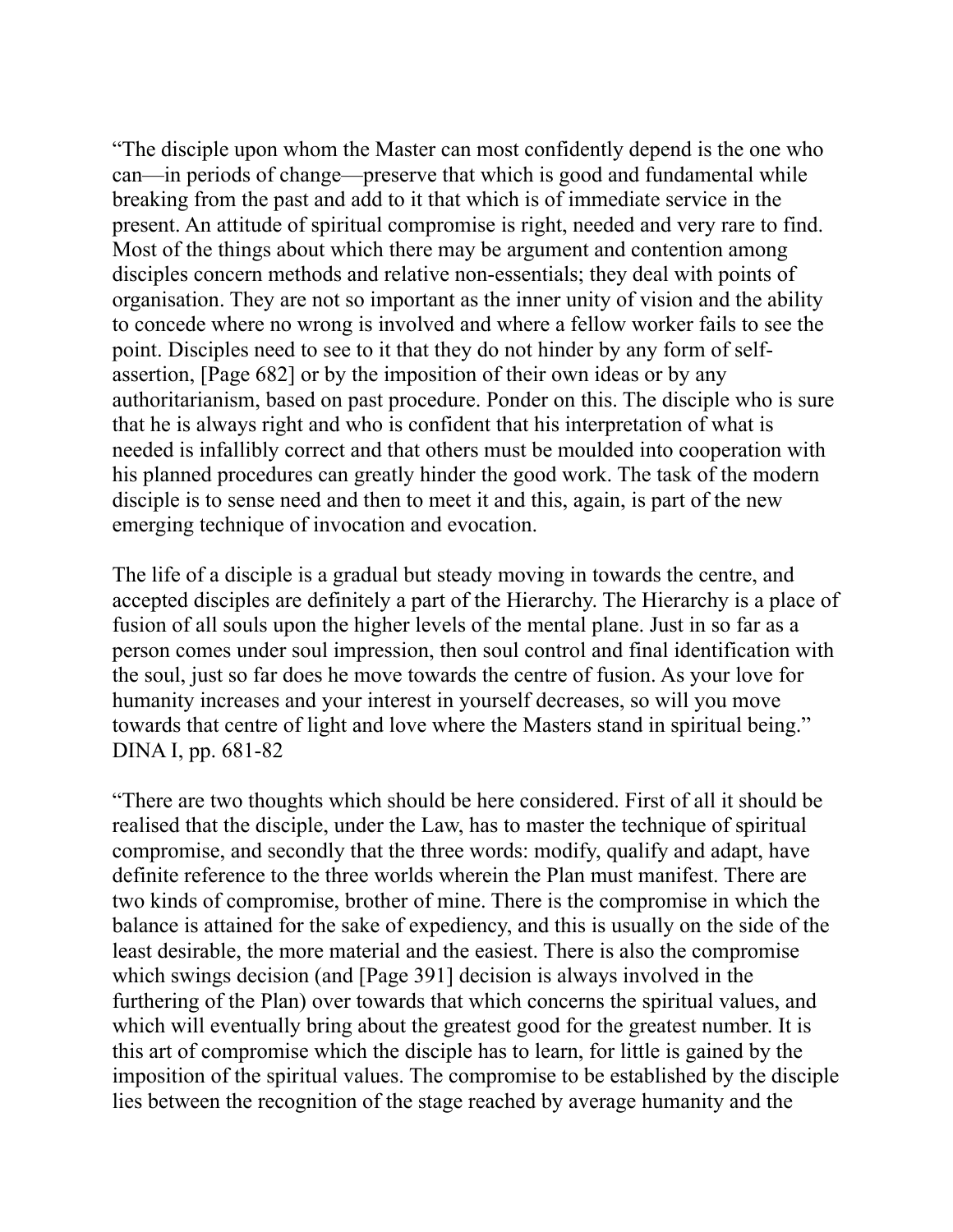immediate aspects of the Plan which the Masters feel should be presented to, and recognised by, everybody.

The value to the ashram of a trained and functioning disciple lies in his ability to "see with the Ashram" that activity which is required, and the technique and mode of bringing about still another development within the eternal Plan; to this must be added the disciple's understanding of the civilisation and the culture of which he is a part and a comprehension of the field in which his endeavour must lie. Being a functioning human being and a part of the great panorama of life, he can interpret to the Ashram what he sees of extended evil, what he notes of humanity's striving towards the good, and the "revealing voice" of the speechless masses; his suggestions as to the immediate mode of turning the hierarchical ideas into ordinary human ideals are of importance to the Master of his Ashram. His value in this aspect of the hierarchical work is that he is not a Master, that he is necessarily closer in touch with the daily life of ordinary human beings, and that the field of his activities is with personalities, whereas the Masters and the senior initiates work with souls. When a disciple is a truly soul-infused personality, he can give to the Master most valuable assistance. There are, it should be pointed out, three types of hierarchical workers:

1. Souls; i.e., those initiates who have taken the fourth Initiation of Renunciation and in whom the soul body, the causal body, has been destroyed. They are the Custodians of the Plan.

2. Soul-infused personalities; these are the disciples and the initiates of the first three initiations, through [Page 392] whom the "souls" work in the carrying out of the Plan.

3. Intelligent aspirants who are not yet soul-infused personalities but who recognise the necessity of the Plan and who seek the welfare of their fellowmen.

The highest group formulates the Plan; the second group "modifies, qualifies and adapts" the Plan to contemporary human requirements and thus ensures the gradual and steady continuity of the Plan; the third group are the agents who carry this Plan to mankind and seek to make it workable, guided by spiritual compromise—the compromise evidenced by the second group.

Disciples, as they grasp the Plan and are spiritually informed as to the steps to be taken to modify the Plan upon the mental plane so that its acceptance by humanity is intelligently progressive and is not dynamically imposed with consequent